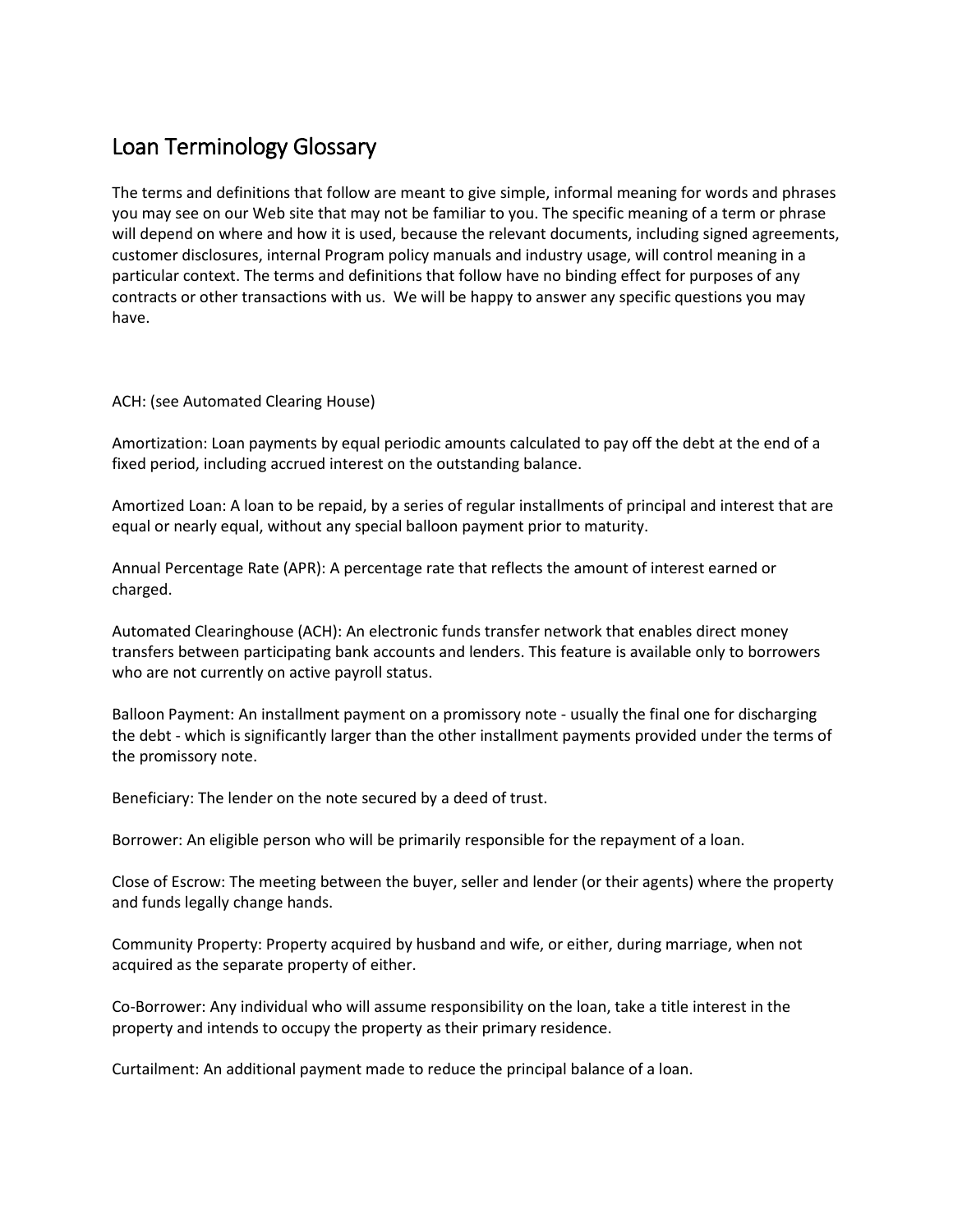Date of Recordation: The date on which a deed of trust is officially entered on the books of the county recorder in the county in which the property is located.

Deed of Trust: A security instrument, used in place of a mortgage, conveying title in trust to a third party covering a particular piece of property. It is used to secure payment of a promissory note.

Default: Failure to fulfill a duty or promise as specified in the Promissory Note and/or Deed of Trust.

Deferred Payment Loan: A loan which allows the borrower to defer all the monthly principal and interest payments until the maturity date of the promissory note, at which time the outstanding principal loan balance and all accrued interest is due and payable.

Down payment: The difference between the purchase price of real estate and the loan amount. The borrower is responsible for providing the funds for the down payment.

Employee: An individual who has actively begun to serve in his or her full-time position.

Equity: The difference between the fair market value of a property and the current indebtedness secured on the property.

Escrow: A situation in which a third party, acting as the agent for the buyer and the seller, carries out the instructions of both and assumes the responsibilities of handling all the paperwork and disbursement of funds at settlement or at closing.

Evidence of Insurance: Written documentation from a hazard insurance company that a homeowners' policy is in existence on a property. Typically, this is NOT an insurance policy, but a commitment from the insurance company to provide a policy for a specific property at a specific time and premium amount

Hazard Insurance: A contract where an insurer, for a premium, undertakes to compensate the insured for loss on a specific property due to certain hazards. (See Homeowner's Insurance Policy).

Home Improvement: Repairs and/or additions made to better the status of the permanent structure of the primary residence.

Homeowners Association: An organization of homeowners residing within a particular development whose major purpose is to maintain and provide community facilities and services for the common enjoyment of the residents.

Homeowner's Insurance Policy: An insurance policy available to owners of private dwellings that covers the dwelling and contents in the case of fire, wind damage, theft, and, personal liability. The typical policy does not include flood or earthquake coverage.

HUD-1 Closing Statement: A financial disclosure giving an accounting of all funds received and disbursed at loan closing.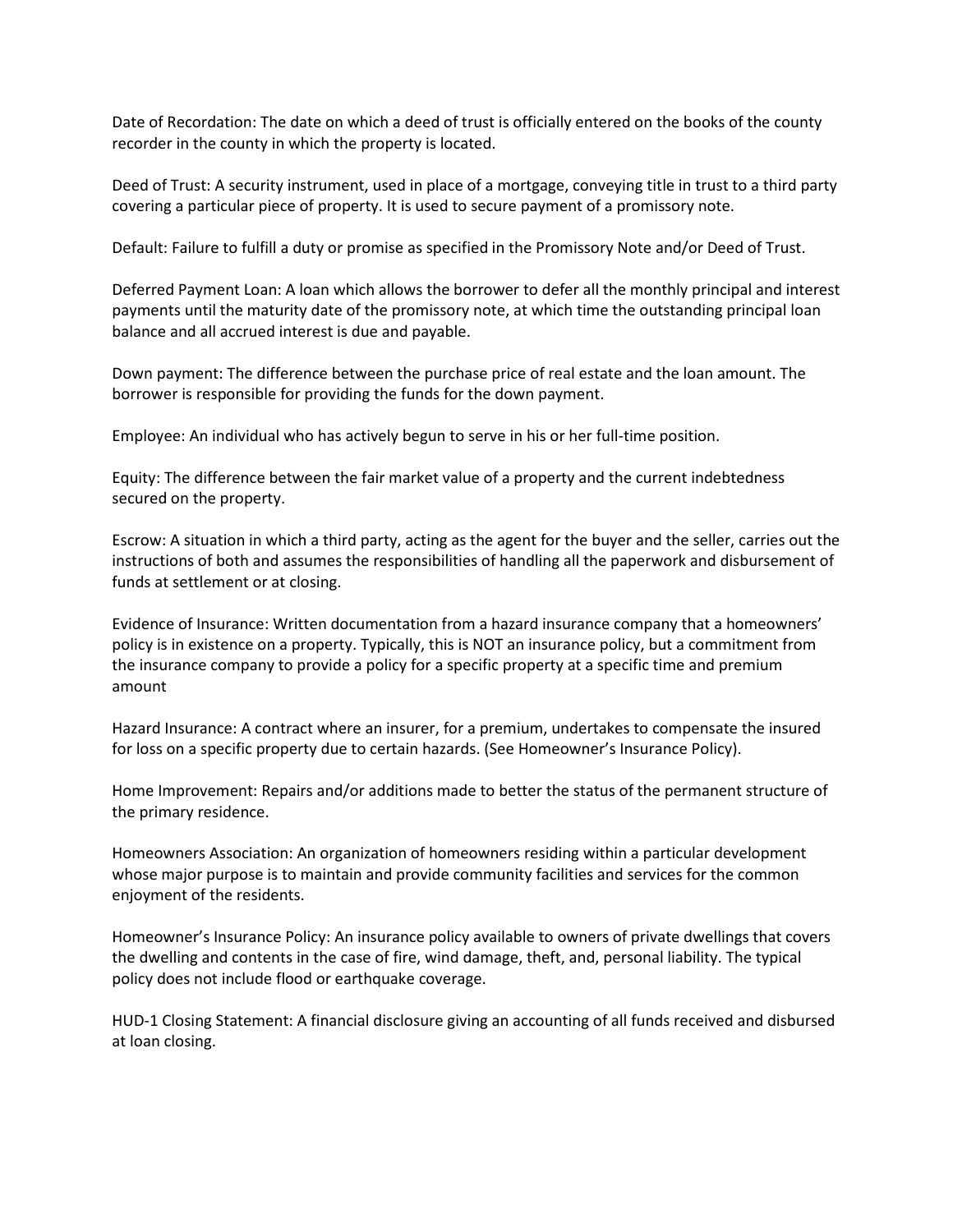Impound: That portion of the mortgagor's monthly payments held by the lender to pay for property taxes or hazard insurance premiums as they become due. The University does not require an impound account for either property taxes or hazard insurance premiums.

Inspection Reports: Reports ordered by the borrower to assess the quality of the home. Typically, this includes a Termite Report and "whole house" inspection. Other reports that may be ordered include roof, foundation, geological, and, septic tank inspections.

Interest: Consideration in the form of money paid for the use of money, usually expressed as an annual percentage. Also, a right, share or title in property.

Interest-Only Payment Loan: A non-amortizing loan in which the lender receives interest during the term of the loan and principal is repaid in a lump sum at maturity.

IRS 1098 Mortgage Interest Statement: A statement provided by the lender to the borrower indicating the total amount of interest paid by the borrower for a given calendar year.

Joint Tenancy: Joint ownership by two or more persons giving each tenant equal interest and equal rights in the property, including the right of survivorship.

Lender's Escrow Instructions: Instructions produced by Lender for an escrow or title company detailing the documentation and procedures required before a loan is funded.

Loan-to-Value (LTV) Ratio: The ratio of the principal balance of a mortgage loan to the value of the securing property, as determined by the purchase price or Appraised Value, whichever is less.

Loan Underwriting: The analysis of risk and the decision whether to make a loan to a potential homebuyer based on credit, employment, assets, and other factors.

Mortgagee: A lender or creditor who holds a mortgage or Deed of Trust.

Mortgagor: A borrower who is obligated to pay on a mortgage or Deed of Trust.

Net Income: The monthly salary paid to a borrower after deducting any Federal and/or State payroll taxes.

Preliminary Disclosures: A generic term referring to a group of disclosure forms required by Federal law to be sent to a loan applicant. The forms include Truth-in-Lending, Estimate of Settlement Charges, Fair Lending Notice, and a California Credit Disclosure.

Preliminary Title Report: A title search by a title company prior to issuance of a title binder or commitment to insure, required during the processing of a loan.

Prepaid Interest: Mortgage interest that is paid from the date of the funding to the end of that calendar month.

Primary Residence: A dwelling where one actually lives and is considered as the legal residence for income tax purposes.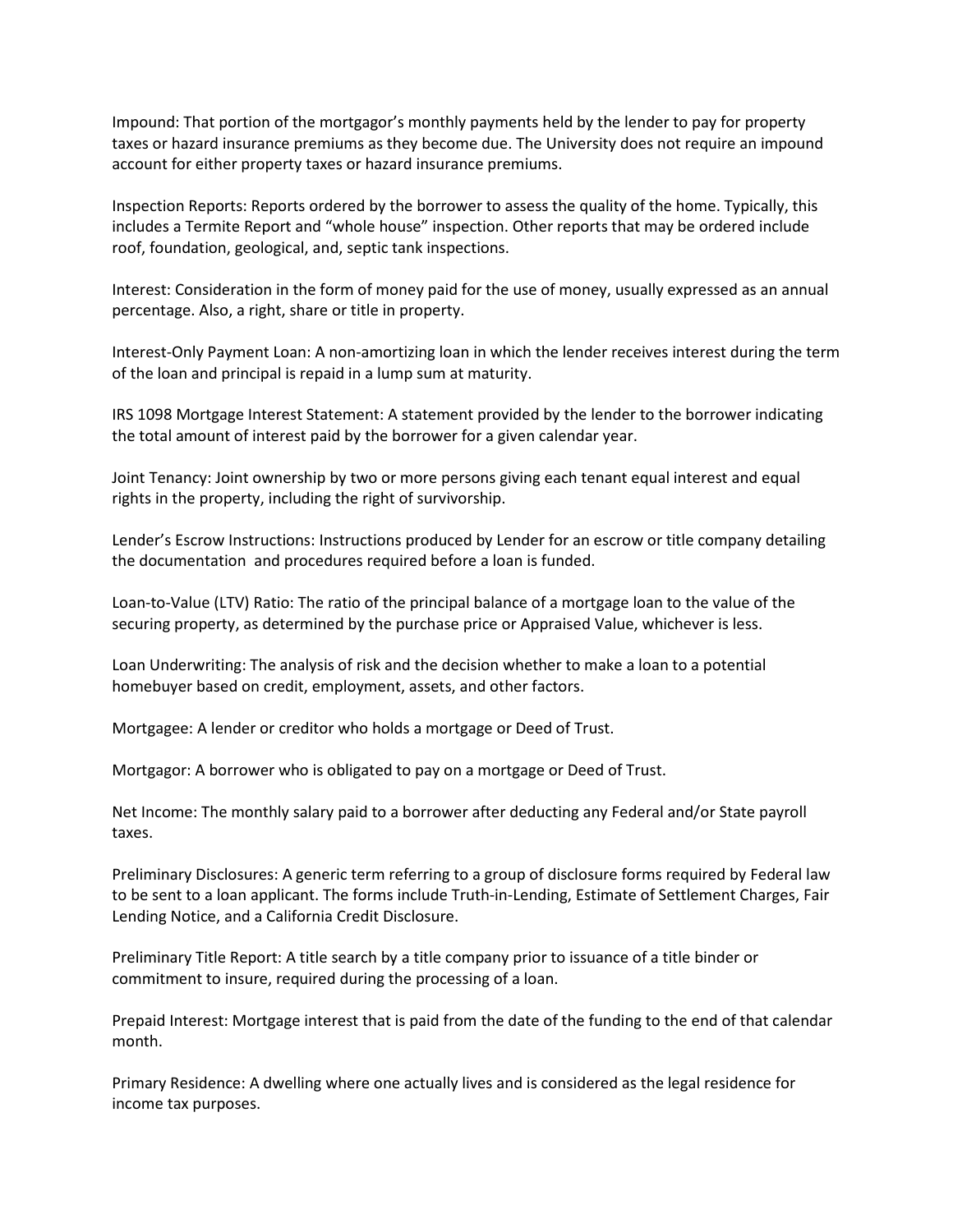Principal: The amount of debt, exclusive of interest, remaining on a loan.

Principal and Interest to Income Ratio: The ratio, expressed as a percentage, which results when a borrower's proposed Principal and Interest payment expenses is divided by the gross monthly household income. Also known as P&I ratio. It should normally not exceed 30%-40% of gross monthly income.

Processing: The preparation of a mortgage loan application and supporting documents for consideration by a lender.

Program: The term "Program" refers to any loan made under a Pepperdine University Home Loan Program.

Quit Claim Deed: A deed relinquishing all, or a portion of, the interest, title, or claim in a property by a grantor.

Reconveyance: The transfer of the title of land from one person to the immediate preceding owner. This instrument of transfer is commonly used to transfer the legal title from the trustee to the trustor after a deed of trust has been paid in full.

Refinancing: The process of paying off an existing loan and establishing a new loan.

Renovation: The restoration of the primary residence. Generally, this includes repairs, improvements and additions to the permanent structure of the primary residence.

Rights of Rescission: The right to cancel a contract and restore the parties to the same position they held before the contract was entered into. For a refinance transaction, a borrower has three working days from the signing of the loan documents to cancel the loan without penalties. The right to rescind does not apply to purchase transactions.

Servicing: The collection of payments and management of operational procedures related to a mortgage loan.

Subordination Agreement: An agreement by the holder of an encumbrance against real property to permit that claim to take an inferior position to other encumbrances against the property. The University may, as its option, refuse to sign a Subordination Agreement.

Tenants in Common: Joint ownership by two or more persons giving each tenant an interest and rights in a property, these interests need not be equal in quantity or duration.

Title: The evidence of the right to or ownership in property.

Title Insurance: A policy, usually issued by a Title Insurance company, which insures a homebuyer and the lender against errors in the title search. The cost of the owner's policy is usually a percentage of the sales price and the lender's policy is a percentage of the loan amount.